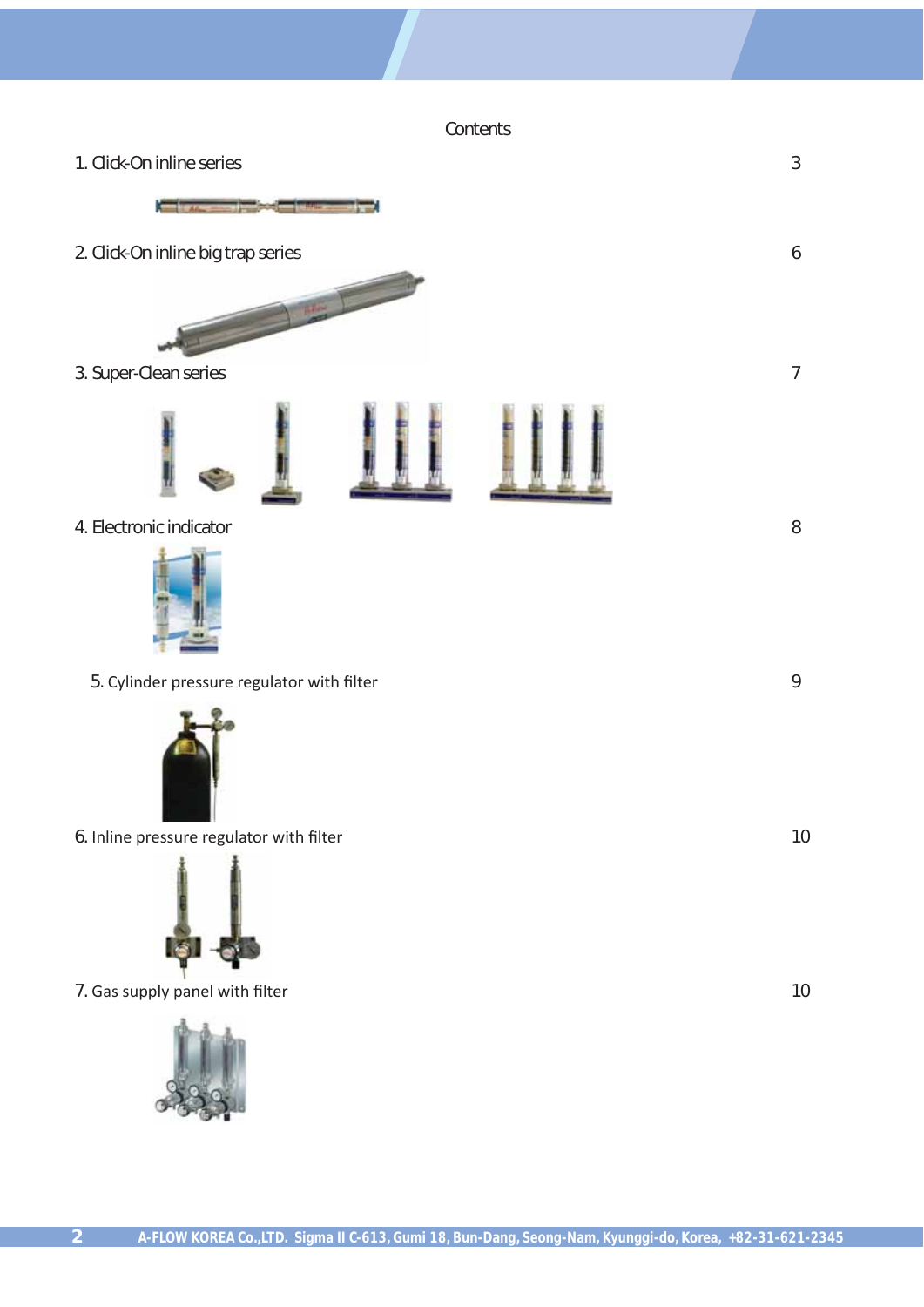## **1.Click-On inline series**

 $Click-On$  Inline Super-Clean<sup>"</sup> Traps are inline traps designed with Click-On adaptor connectors which allows inline cartridges to be exchanged without introducing oxygen. Spring loaded check valves seal when a filter is removed and open only when a new filter has been locked in place. There is no need for loosening and tightening fittings every time a trap is changed and your system will not become contaminated during the process.

#### **Features**

- Ultra-high capacity and High-flow
- High-purity output ensures 99.9999% Pure gas
- Click-On fittings for easy, leak-tight cartridge changes.
- Glass inside to prevent diffusion; plastic outside for safety
- Easy to read indicators

Carrier gas should contain less than 1ppm of oxygen, moisture, or other trace contaminants, to prevent column degradation, increase column lifetime, and decrease stationary phase bleed. The expense of using high-purity gases in combination with carrier gas line purifiers will be offset by longer column lifetime and less GC maintenance. Contaminants cause ghost peaks to appear during temperature programming and degrade the validity of analytical data. Make-up gas also should be contaminant-free, or baseline fluctuations and excessive detector noise can occur; detector gases should be free of water and hydrocarbons, or excessive baseline noise can result. Gas purifiers remove these contaminants from gas sources, thereby improving system performance.

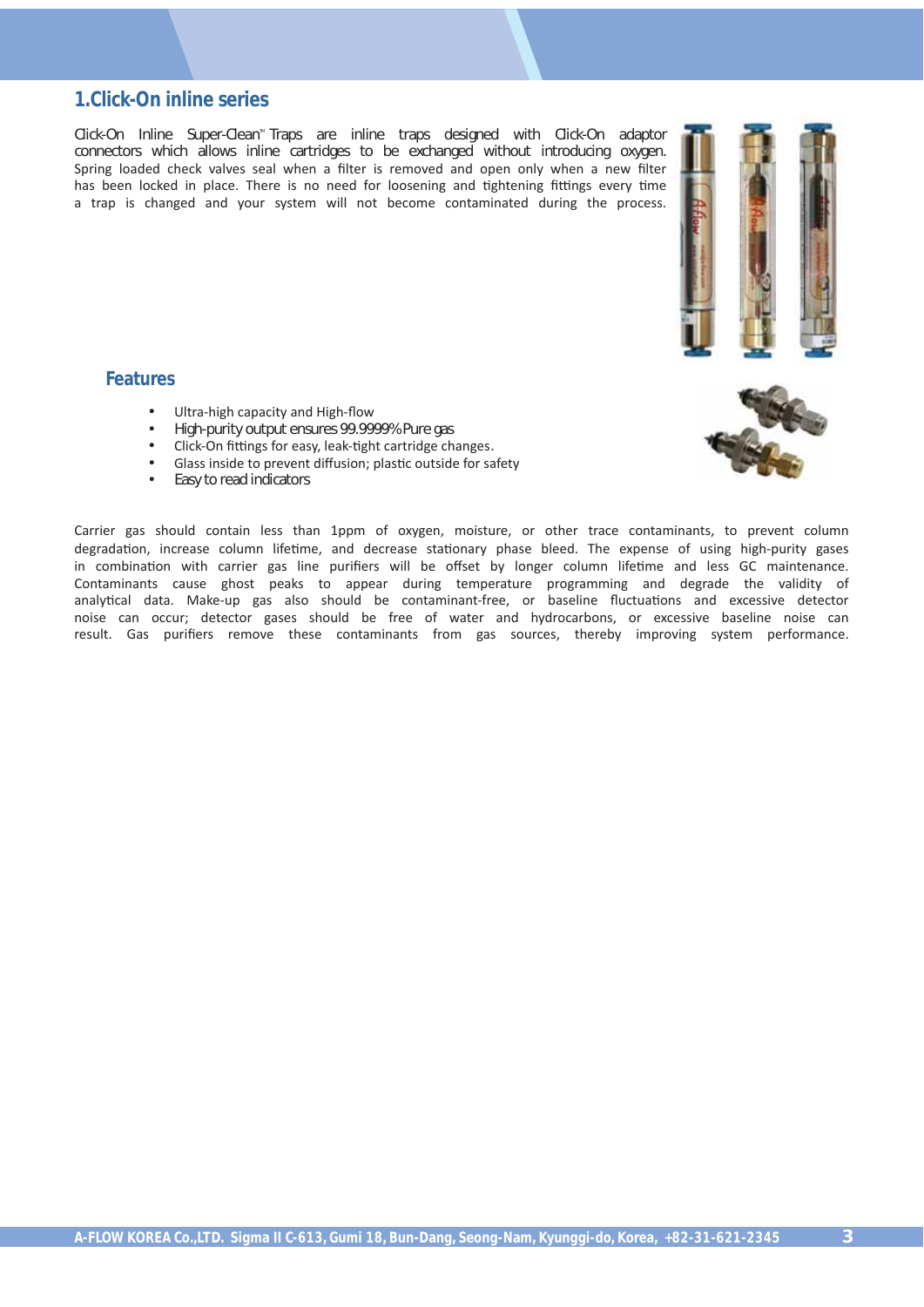# **Click-On Inline Super Clean Traps – Metal**

| <b>Specifications</b>     |                                                                            |
|---------------------------|----------------------------------------------------------------------------|
| Outlet Gas Quality (%)    | >99.9999                                                                   |
| <b>Maximum Pressure</b>   | 11 bar (160 psi)                                                           |
| <b>Maximum Flow</b>       | 25 L/min                                                                   |
| Usable For                | Inert carrier gas, He, $H_2$ , N <sub>2</sub> , AR, Air,<br>Carbon Dioxide |
| <b>Dimensions</b>         | 20 cm x Ø 3.2 cm                                                           |
| Weight                    | 0.6 <sub>kq</sub>                                                          |
| <b>Estimated Lifetime</b> | $2 - 3$ years                                                              |
|                           |                                                                            |



# Ordering information and capacity

| Part. number.* | Description and capacity                             | $H2O2$ g | $O_{\gamma}$ , ml | CH, g | $CO_{2}$ , g |
|----------------|------------------------------------------------------|----------|-------------------|-------|--------------|
| CO1001         | Moisture removal                                     | 21       |                   |       |              |
| CO1002         | Oxygen removal                                       |          | 450               |       |              |
| CO1003         | Hydrocarbon removal                                  |          |                   | 36    |              |
| CO1004         | Moisture + Oxygen removal                            | 10       | 225               |       |              |
| CO1005         | Moisture + Hydrocarbon + Oxygen removal              |          | 150               | 12    |              |
| CO1006         | Moisture + Hydrocarbon + Oxygen removal for Helium   |          | 150               | 12    |              |
| CO1007         | Moisture + Hydrocarbon removal                       | 10       |                   | 18    |              |
| CO1008         | Moisture + Hydrocarbon + Oxygen removal for Hydrogen |          | 150               | 12    |              |
| CO1009         | Carbon Dioxide removal                               |          |                   |       | 35           |
| CO1010         | Moisture + Carbon Dioxide removal                    | 10       |                   |       | 18           |

# Click-On Inline Super Clean Indicator

| <b>Specifications</b>     |                                                                                     |
|---------------------------|-------------------------------------------------------------------------------------|
| Outlet Gas Quality (%)    | >99.9999                                                                            |
| <b>Maximum Pressure</b>   | 11 bar (160 psi)                                                                    |
| <b>Maximum Flow</b>       | 25 L/min                                                                            |
| Usable For                | Inert carrier gas, He, H <sub>2</sub> , N <sub>2</sub> , AR, Air,<br>Carbon Dioxide |
| <b>Dimensions</b>         | 20 cm x Ø 3.2 cm                                                                    |
| Weight                    | $0.25$ Kg                                                                           |
| <b>Estimated Lifetime</b> | 2-3 years                                                                           |
|                           |                                                                                     |



### Ordering information and capacity

| Part. number* | Description and capacity                             | H <sub>2</sub> O <sub>2</sub> | $O_{\gamma}$<br>ml | CH, | $CO_{2}$ |
|---------------|------------------------------------------------------|-------------------------------|--------------------|-----|----------|
| CO1011        | Moisture removal                                     | O                             |                    | g   | g        |
| CO1021        | Oxygen removal                                       |                               | 120                |     |          |
| CO1031        | Hydrocarbon removal                                  |                               |                    | 9   |          |
| CO1032        | Moisture + Oxygen removal                            |                               |                    | 9   |          |
| CO1041        | Moisture + Hydrocarbon + Oxygen removal              | 3                             | 60                 |     |          |
| CO1051        | Moisture + Hydrocarbon + Oxygen removal for Helium   | 1.5                           | 50                 | 1.5 |          |
| CO1071        | Moisture + Hydrocarbon removal                       | 3                             |                    | 4.5 |          |
| CO1081        | Moisture + Hydrocarbon + Oxygen removal for Hydrogen | 1.5                           | 50                 | 1.5 |          |
| CO1091        | Carbon Dioxide removal                               |                               |                    |     | 10       |
| CO1111        | Moisture + Carbon Dioxide removal                    | 3                             |                    |     | 5        |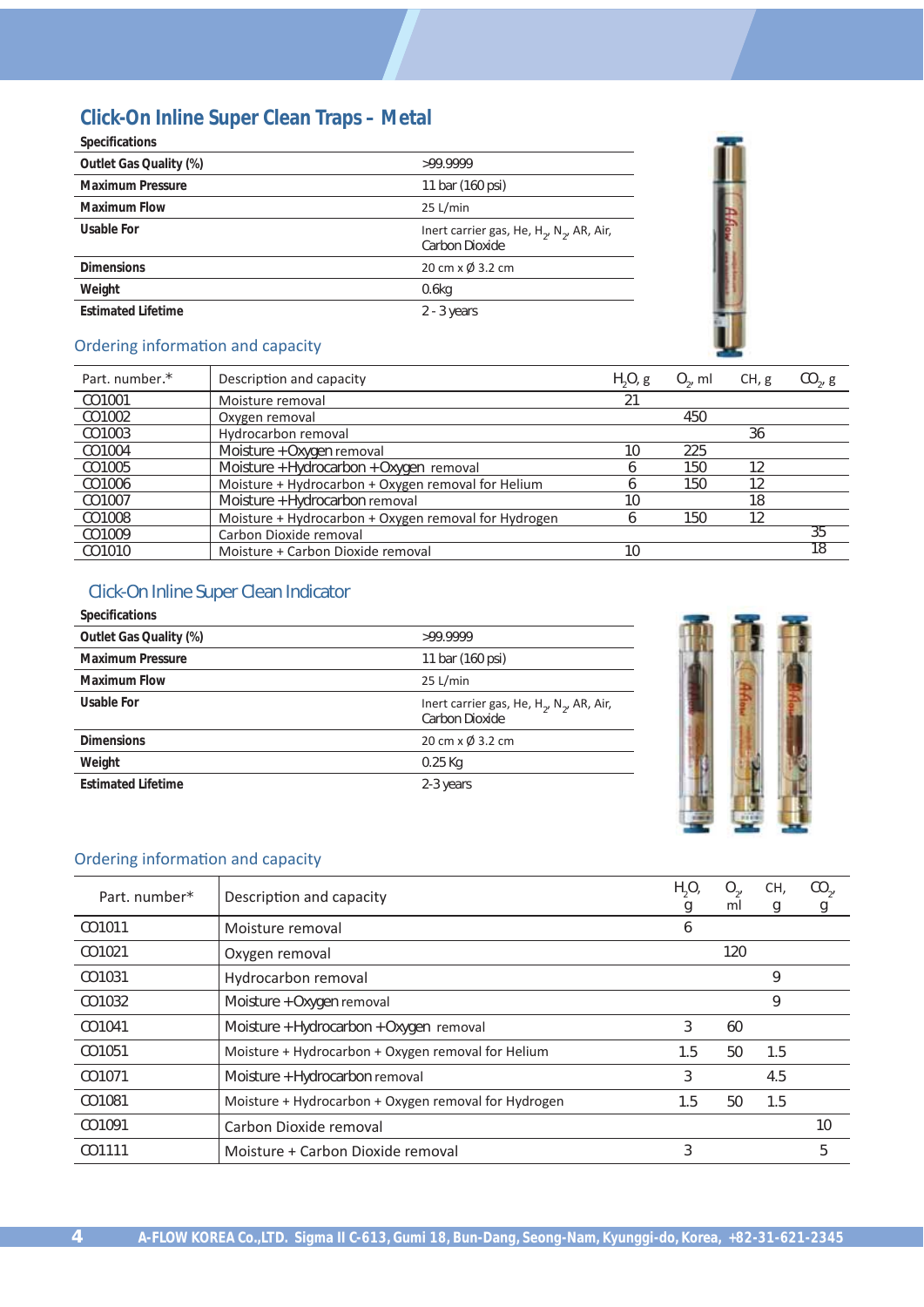# **Click-On Inline Super Clean Indicator CO1061**

| <b>Specifications</b>                                                                 |                                                                            |
|---------------------------------------------------------------------------------------|----------------------------------------------------------------------------|
| Outlet Gas Quality (%)                                                                | >99.9999                                                                   |
| <b>Maximum Pressure</b>                                                               | 11 bar (160 psi)                                                           |
| <b>Maximum Flow</b>                                                                   | 25 L/min                                                                   |
| Usable For                                                                            | Inert carrier gas, He, $H_2$ , N <sub>2</sub> , AR, Air,<br>Carbon Dioxide |
| <b>Dimensions</b>                                                                     | 20 cm x Ø 3.2 cm                                                           |
| Weight                                                                                | $0.2$ Kg                                                                   |
| <b>Estimated Lifetime:</b> In combination with an inline trap esti-<br>mated lifetime | 3-5years                                                                   |

Example of an Inline Indicator installed after an Ultra High Capacity Stainless Steel trap using the Click-On double connector, so there is no confusion about when to replace the non-indicating traps.



#### Ordering information for Click-On connector kits

| Part, number       | Description                                                  |
|--------------------|--------------------------------------------------------------|
| CO2001             | Click-On connector – O.D. 1/4" Brass (2pcs in set)           |
| CO2002             | Click-On connector – O.D. 1/8" Brass (2pcs in set)           |
| CO2010             | Click-On connector - O.D. 1/4" Stainless steel (2pcs in set) |
| CO <sub>2011</sub> | Click-On connector – O.D. 1/8" Stainless steel (2pcs) in set |

#### Ordering information for Click-On double connector kits, Mounting clamps, O-Rings

| Part. number | Description                                |
|--------------|--------------------------------------------|
| CO2020       | Double Click-On connector, Stainless steel |
| CO3002       | Click-On Wall-mounting Clamp Set (4pcs)    |
| CO3001       | Click-On Replacement O-ring Set (20pcs)    |

| CO2020 | CO2001, CO2002, CO2010<br>CO2011 | CO3002 | CO3001 |
|--------|----------------------------------|--------|--------|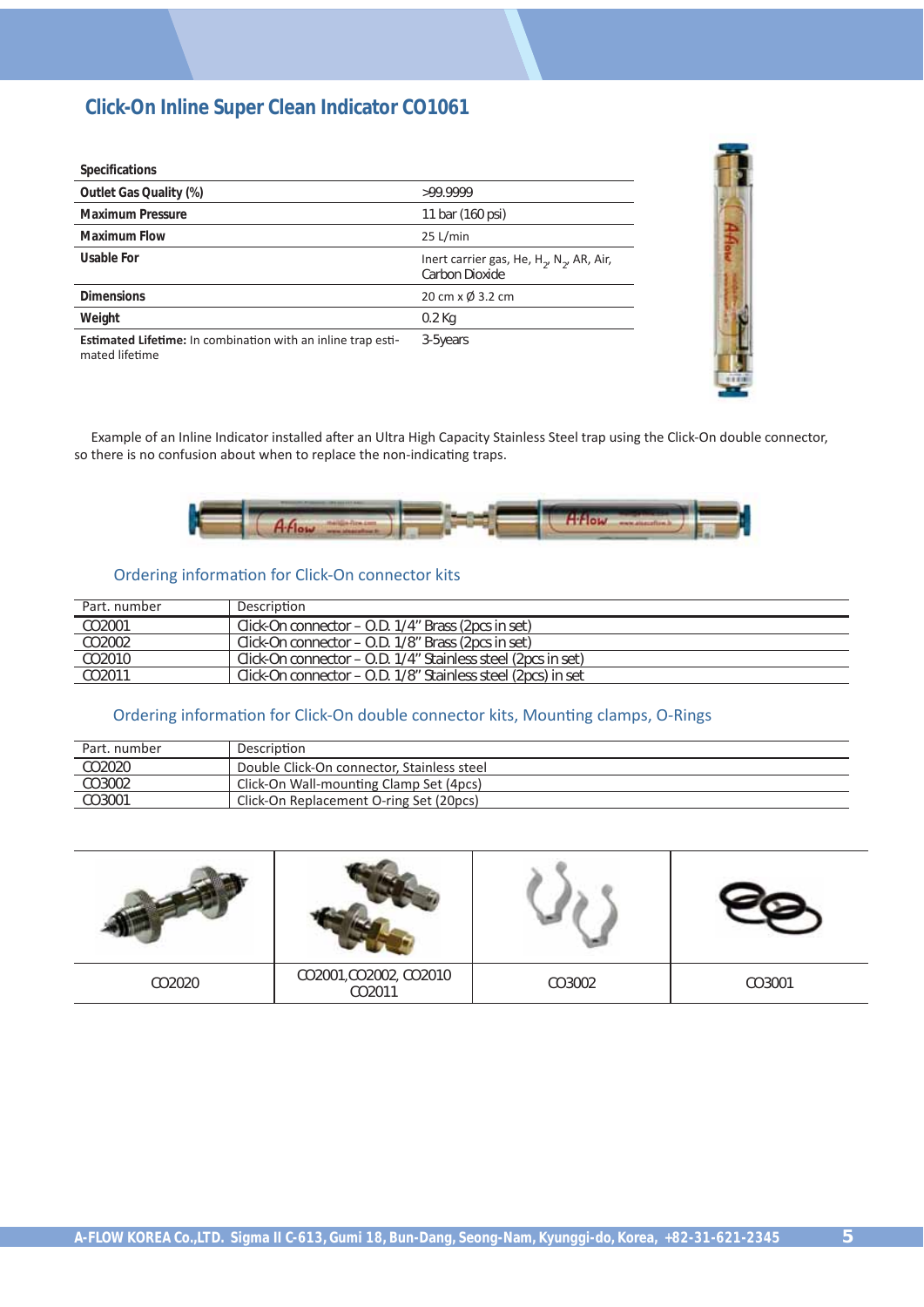# **2.Click-On inline big trap series**

- Ideal for Central Purifying Solutions
- Largest Big Trap Available
- High Pressure Stainless Steel
- High-purity output ensures 99.9999% Pure gas
- Click-On fittings for easy, leak-tight cartridge changes



#### Ordering information

| Part, number* | Description and capacity                                  | $H2O2$ g | $O_{\gamma}$ , ml | CH, g | $CO_{2}$ , g |
|---------------|-----------------------------------------------------------|----------|-------------------|-------|--------------|
| COBT1001      | Moisture removal                                          | 210      |                   |       |              |
| COBT1002      | Oxygen removal                                            |          | 4500              |       |              |
| COBT1003      | Hydrocarbon removal                                       |          |                   | 360   |              |
| COBT1004      | Moisture + Oxygen removal                                 | 105      | 2250              |       |              |
| COBT1005      | Moisture + Hydrocarbon + Oxygen removal                   | 70       | 2000              | 120   |              |
| COBT1006      | Moisture + Hydrocarbon + Oxygen removal for Helium        | 70       | 2000              | 120   |              |
| COBT1007      | Moisture + Hydrocarbon removal                            | 105      |                   | 180   |              |
| COBT1008      | Moisture + Hydrocarbon + Oxygen removal for Hydro-<br>gen | 70       | 2000              | 120   |              |
| COBT1009      | Carbon Dioxide removal                                    |          |                   |       | 450          |
| COBT1010      | Moisture + Carbon Dioxide removal                         | 105      |                   |       | 225          |

 $A$ -Aow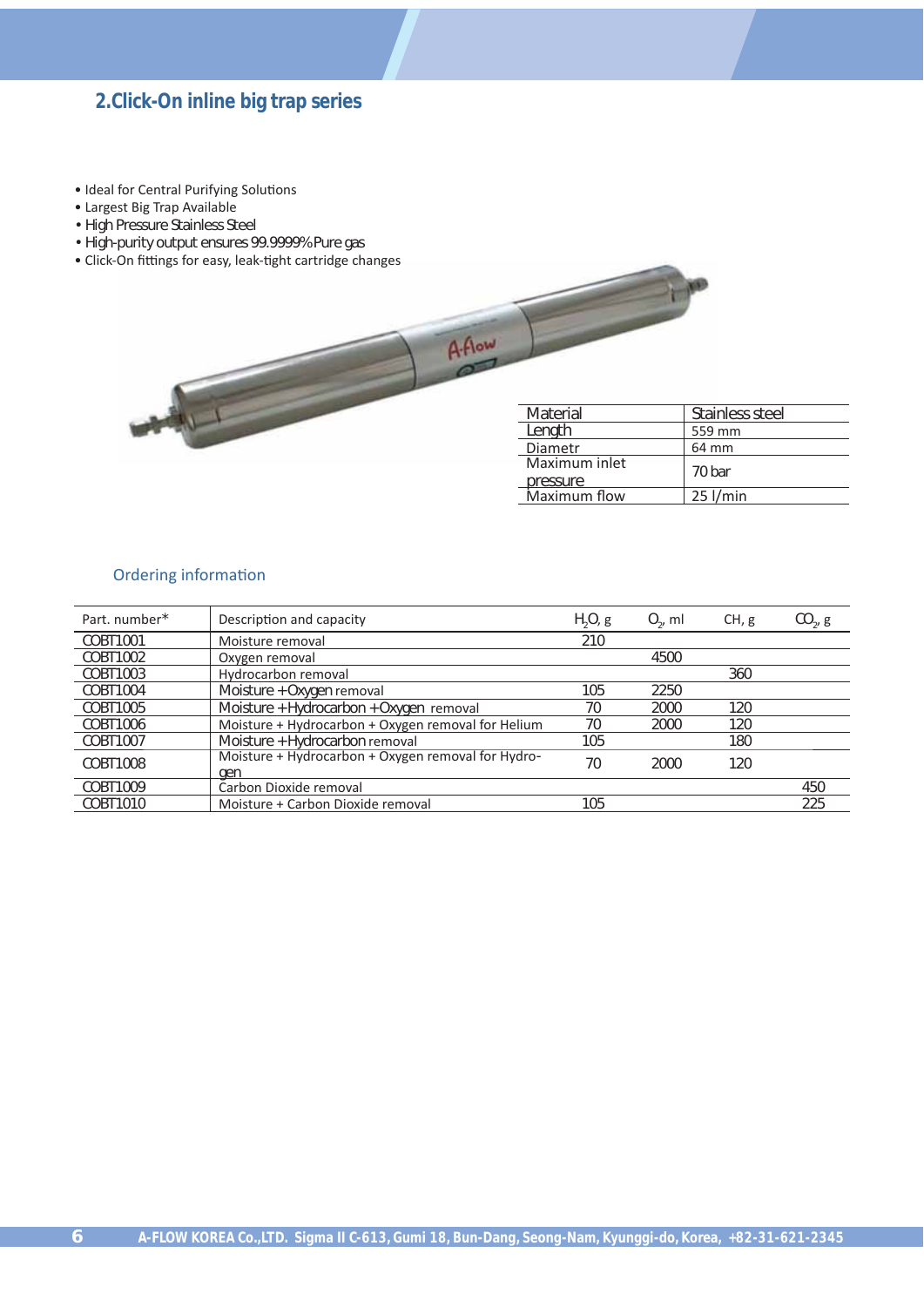# **3.Super-Clean series**



Cartridge systems make changing gas filters quick and easy. A base plate allows cartridges to be exchanged without introducing oxygen. Spring-loaded check valves seal when a filter is removed and open only when a new filter has been locked in place. There is no longer a need for loosening and tightening fittings everytime a trap is changed and your system will not become contaminated during the process

**Specifications Outlet Gas Quality (%)**  $> 99.9999$ **Maximum Pressure** 11 bar (160 psi) **Maximum Flow** 7 L/min. **Dimensions** 24 cm x Ø 4.4 cm **Weight** 0.26 Kg **Estimated Lifetime** > 2 years

Usable For *Inert carrier gas, He, H<sub>2</sub>, N<sub>2</sub>, AR,* 



#### Filter cartridges. Ordering information

| Part, number | Description and capacity                             | $H2O2$ g | $O_{\alpha}$ , ml | CH, g | $CO_{2}$ , g |
|--------------|------------------------------------------------------|----------|-------------------|-------|--------------|
| F0101        | Moisture removal                                     | 7.2      |                   |       |              |
| F0102        | Oxygen removal                                       |          | 150               |       |              |
| F0103        | Hydrocarbon removal                                  |          |                   | 12    |              |
| F0104        | Hydrocarbon removal                                  |          |                   | 12    |              |
| F0105        | Carbon Dioxide removal                               |          |                   |       | 12           |
| F0201        | Moisture + Hydrocarbon removal                       | 3.6      |                   | h     |              |
| F0202        | Moisture + Carbon Dioxide removal                    | 3.6      |                   |       |              |
| F0301        | Moisture + Hydrocarbon + Oxygen removal              | 1.8      | 75                |       |              |
| F0302        | Moisture + Hydrocarbon + Oxygen removal for Helium   | 1.8      | 75                |       |              |
| F0303        | Moisture + Hydrocarbon + Oxygen removal              | 1.8      | 75                |       |              |
| F0304        | Moisture + Hydrocarbon + Oxygen removal for Hydrogen | 1.8      | 75                |       |              |

#### Base plates. Ordering information

| Part, number | Description                                      |
|--------------|--------------------------------------------------|
| B0010-B4     | Base plate 1 Position, O.D. 1/4" Brass           |
| B0010-B8     | Base plate 1 Position, O.D. 1/8" Brass           |
| B0010-S4     | Base plate 1 Position, O.D. 1/4" Stainless steel |
| B0010-S8     | Base plate 1 Position, O.D. 1/8" Stainless steel |
| B0030-B4     | Base plate 3 Position, O.D. 1/4" Brass           |
| B0040-B4     | Base plate 4 Position, O.D. 1/4" Brass           |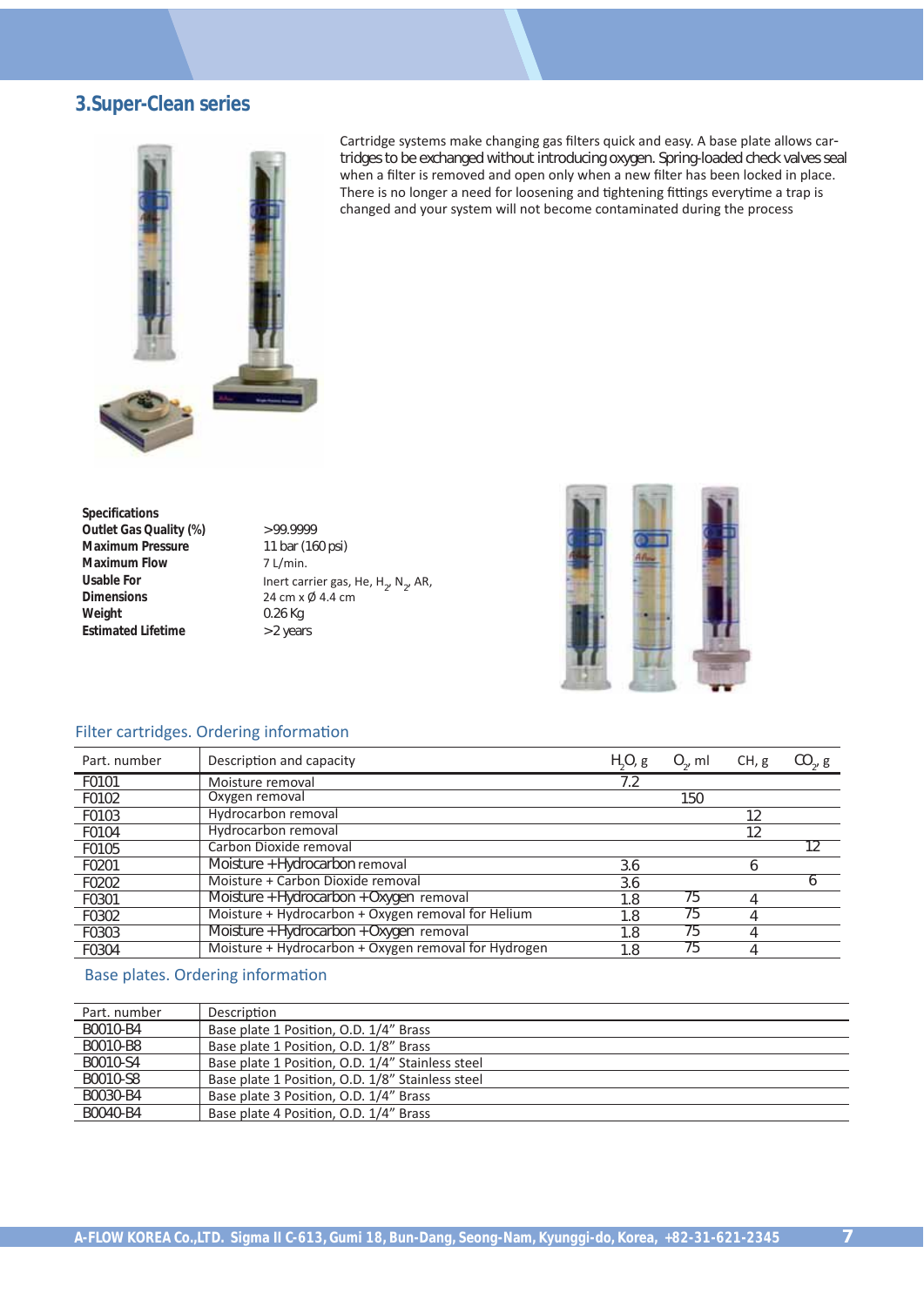# **4.Electronic indicator**

The Electronic Maintenance Indicator is a monitoring device that warns you when planned maintenance for a consumable is due. Depending on the model that you have purchased it can be attached to the consumable that you would like to monitor, or it can be placed on or near the equipment which has the consumable that you would like to monitor built in.





#### Electronic indicator. Ordering information

| Part, number | Description                                                      |
|--------------|------------------------------------------------------------------|
| E0001        | <b>Replacement Battery</b>                                       |
| E0002        | Micro USB Cable                                                  |
| E0010        | Electronic Maintenance Indicator Kit for Universal Ring Nut      |
| E0020        | Electronic Maintenance Indicator Kit for Click-On Inline Filter  |
| E0030        | Electronic Maintenance Indicator Kit for Click-On Big Trap       |
| E0040        | Electronic Maintenance Indicator Kit for Super Clean Gas Filters |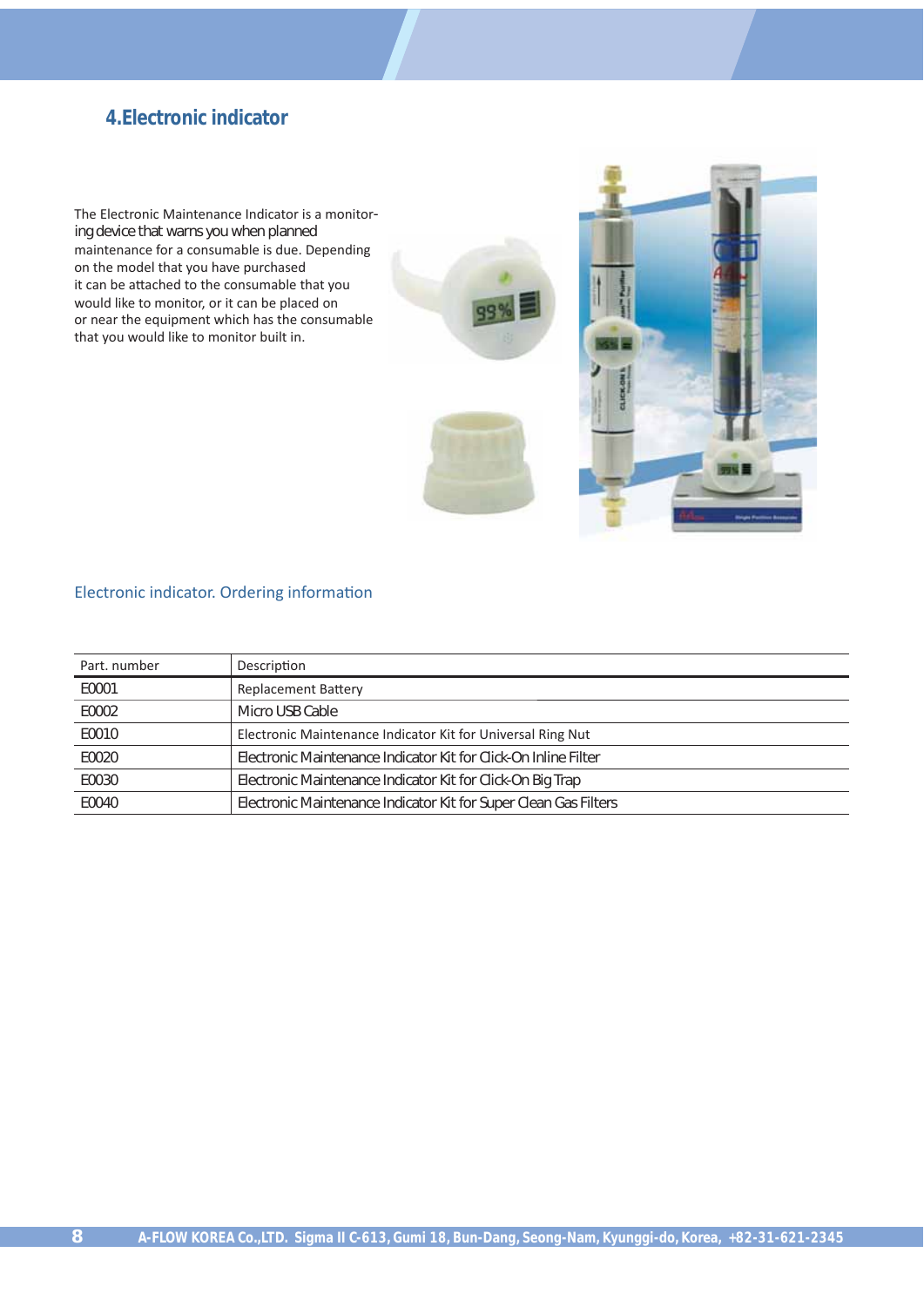### **5.Cylinder pressure regulator with filter**



#### Ordering information

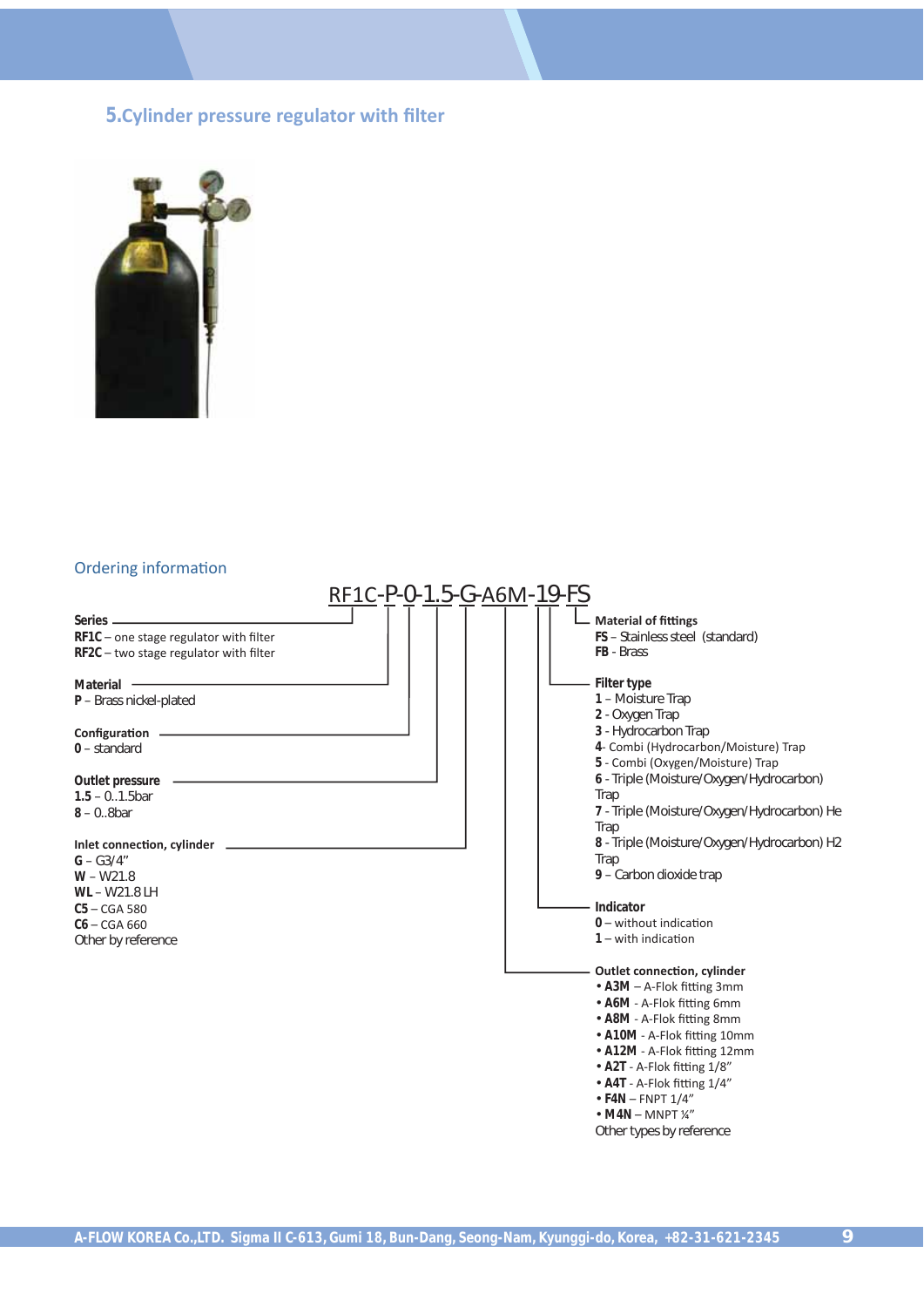#### **6.In-line Pressure regulator with filter**



Other types by reference

#### **7.** Gas supply panel with filter